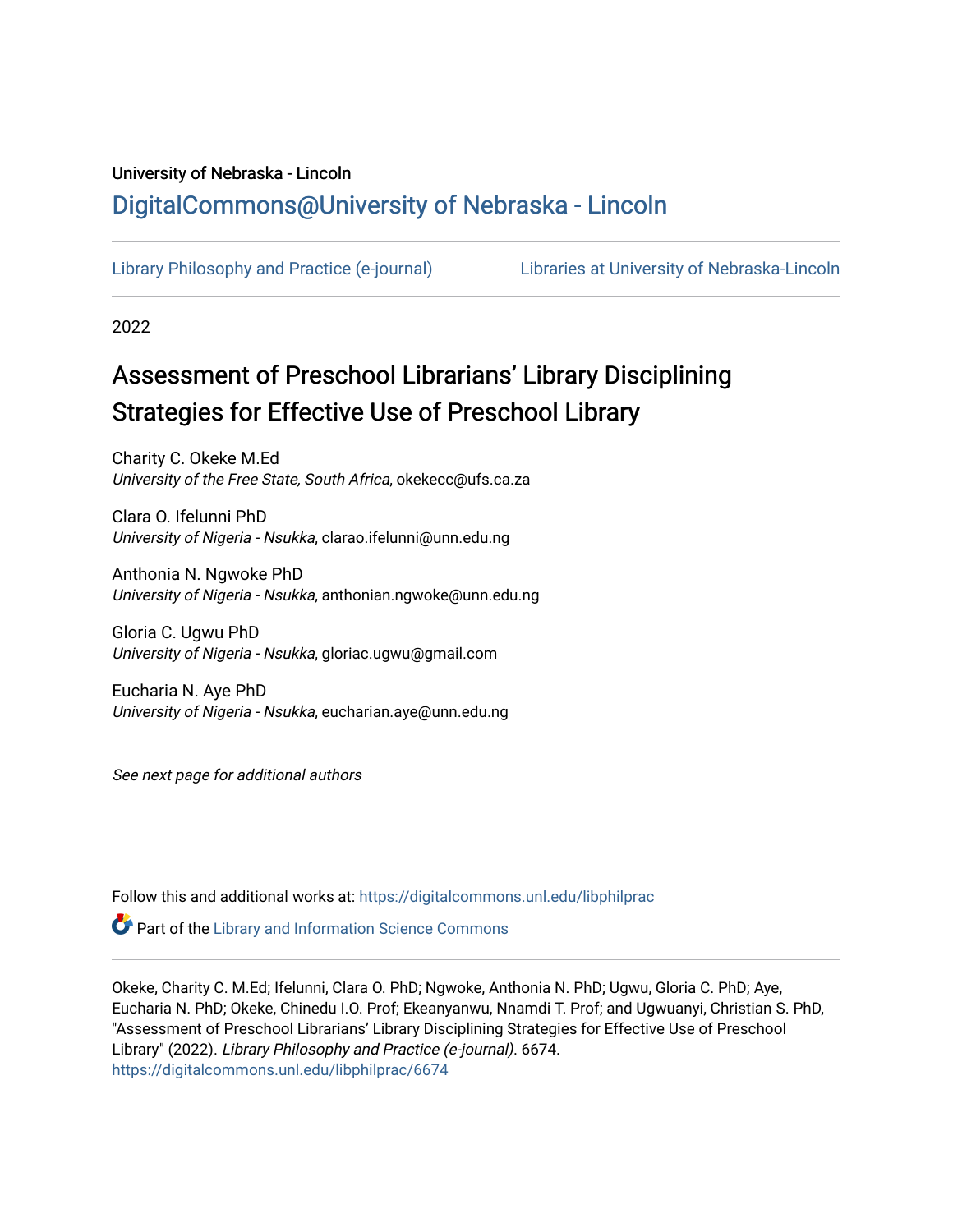#### Authors

Charity C. Okeke M.Ed, Clara O. Ifelunni PhD, Anthonia N. Ngwoke PhD, Gloria C. Ugwu PhD, Eucharia N. Aye PhD, Chinedu I.O. Okeke Prof, Nnamdi T. Ekeanyanwu Prof, and Christian S. Ugwuanyi PhD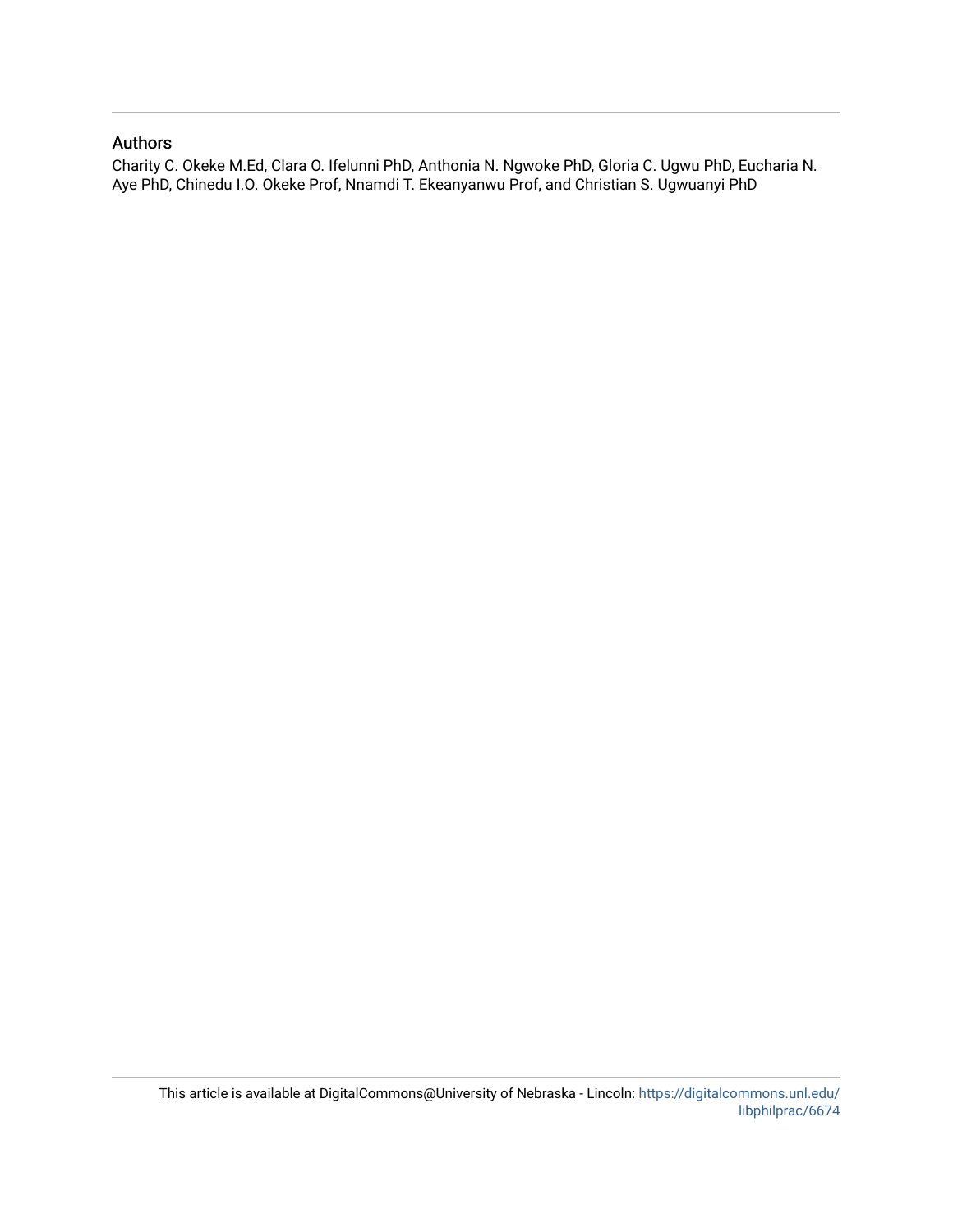### **Assessment of Preschool Librarians' Library Disciplining Strategies for Effective Use of Preschool Library**

**Charity C. Okeke<sup>1</sup> ; Clara O. Ifelunni<sup>2</sup> ; Anthonia N. Ngwoke<sup>2</sup> ; Gloria C. Ugwu<sup>2</sup> ; Eucharia N. Aye<sup>2</sup> ; Chinedu I.O. Okeke<sup>3</sup> ; Nnamdi T. Ekeanyanwu <sup>4</sup> & \*Christian S. Ugwuanyi<sup>3</sup>** <sup>1</sup>School of Social Science, Language & Higher Education, Faculty of Education, University of the Free

State, Bloemfontein South Africa **<sup>2</sup>**Department of Educational Foundations, Faculty of Education, University of Nigeria, Nsukka **<sup>3</sup>**School of Education Studies, Faculty of Education, University of the Free State, Bloemfontein South Africa

**<sup>4</sup>**Department of Communication Arts, University of Uyo, Nigeria

Corresponding author: **Dr**. **Christian S. Ugwuanyi** School of Education Studies, Faculty of Education, University of the Free State, Bloemfontein South Africa; Department of Science Education, University of Nigeria, Nsukka Correspondence email: [Ugwuanyics@ufs.ac.za](mailto:Ugwuanyics@ufs.ac.za) <https://orcid.org/0000-0003-2174-3674>

### **Abstract**

Effective use of school libraries is very germane in achieving effective teaching and learning at various levels of education. Most importantly, the cultivation of the habit of using library by preschool children at the foundation phase will go a long way in patterning the reading habits of the children as they advance in their education. Currently, most preschool children exhibit unruly traits which are potential threats to effe3ctive management of preschool library. However, literature is scarce on the disciplining practices of the preschool Librarians for effective management of school library. Thus, this study was necessitated to explore the library disciplining practices adopted by preschool Librarians for effective use of preschool library. The study adopted a quantitative research approach and specifically a descriptive survey research design using a sample of 156 preschool Librarians in Nsukka Education Zone. Necessary data for the study were collected using a structured instrument titled "Library disciplining practices of preschool Librarians' questionnaire". The instrument was properly face validated and trial-tested yielding an internal consistency reliability index of 0.85 using the Cronbach Alpha method. Data obtained from the fieldwork were analysed using mean and t-test of independent samples to provide answers to the research questions and test the associated null hypothesis. The findings of the study revealed that the disciplining practices adopted by preschool Librarians are review/reorganization/selfexamination, dialogue/discussion, punishment, and recognition/reward. It was thus recommended that the Local Government Education Authority should encourage other preschool Librarians to use mostly those identified library disciplining practices for effective management of preschool library.

**Keywords**: Assessment, Library disciplining practices, Library management, preschool Librarians, Preschool children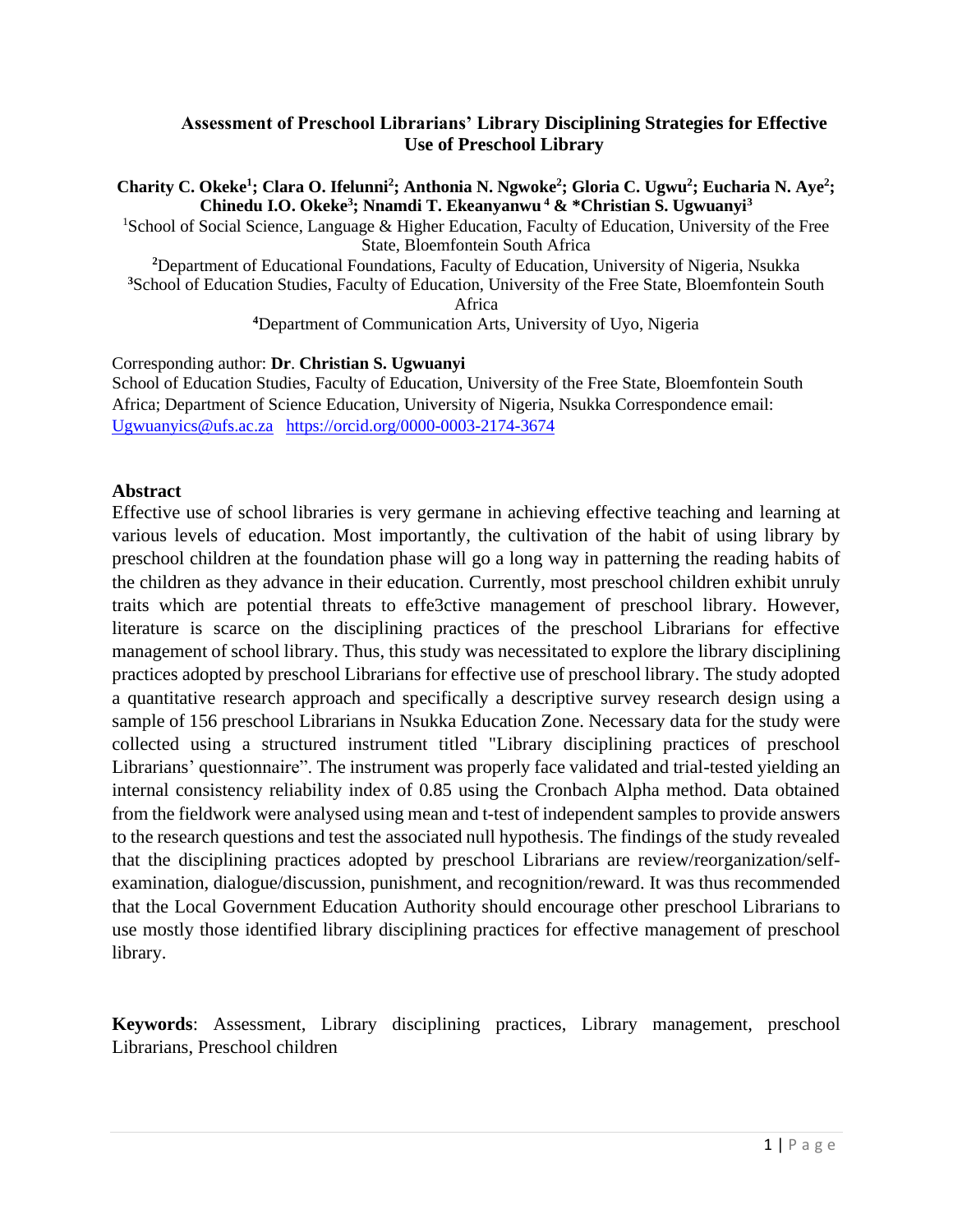#### **Introduction**

Presently, preschool pupils exhibit aggressive behavior such as fighting, destructiveness, bullying, and kicking others in the school to the detriment of the school activities (Mwendia, 2018). Gershoff (2017) noted that no child in any country behaves well all the time especially in the school environment and the exhibition of misbehavior can be detrimental to his/her learning as well as a distraction to the learning of his or her peers. This situation has kept many early childhood care and education (ECCE) researchers wondering what the preschool Librarians do at present to manage the exhibition of unhealthy behavior among the learners. Thus, it is imperative that empirical research be conducted in the Nigerian context amongst other African countries to explore the disciplinary practices employed by preschool Librarians for proper management of preschool library within the theoretical framework of Canter's (1976) authoritarian behavioural theory.

#### *Theoretical Background*

According to Canter (1976), classroom management can be improved through authoritarian behavioural theory using the assertive discipline approach. This can be done by nurturing a classroom environment that allows for mutual respect and equality between the teacher and students. The basis of this theory is to establish prevention strategies by the teachers to curb the exhibition of disciplinary problems or misbehaviour by the learners. This is normally achieved by the teachers giving out instructions at the initial stage based on expectations from the learners. According to Canter, this approach inadvertently enhances the management of learners' disruptive and attention issues in the classroom. Besides, Assertive discipline is comprised of emphasis on classroom rules, measures to provide positive feedback based on the respect of the teachers' instructions, and consistent establishment of discipline measures to curtail classroom disciplinary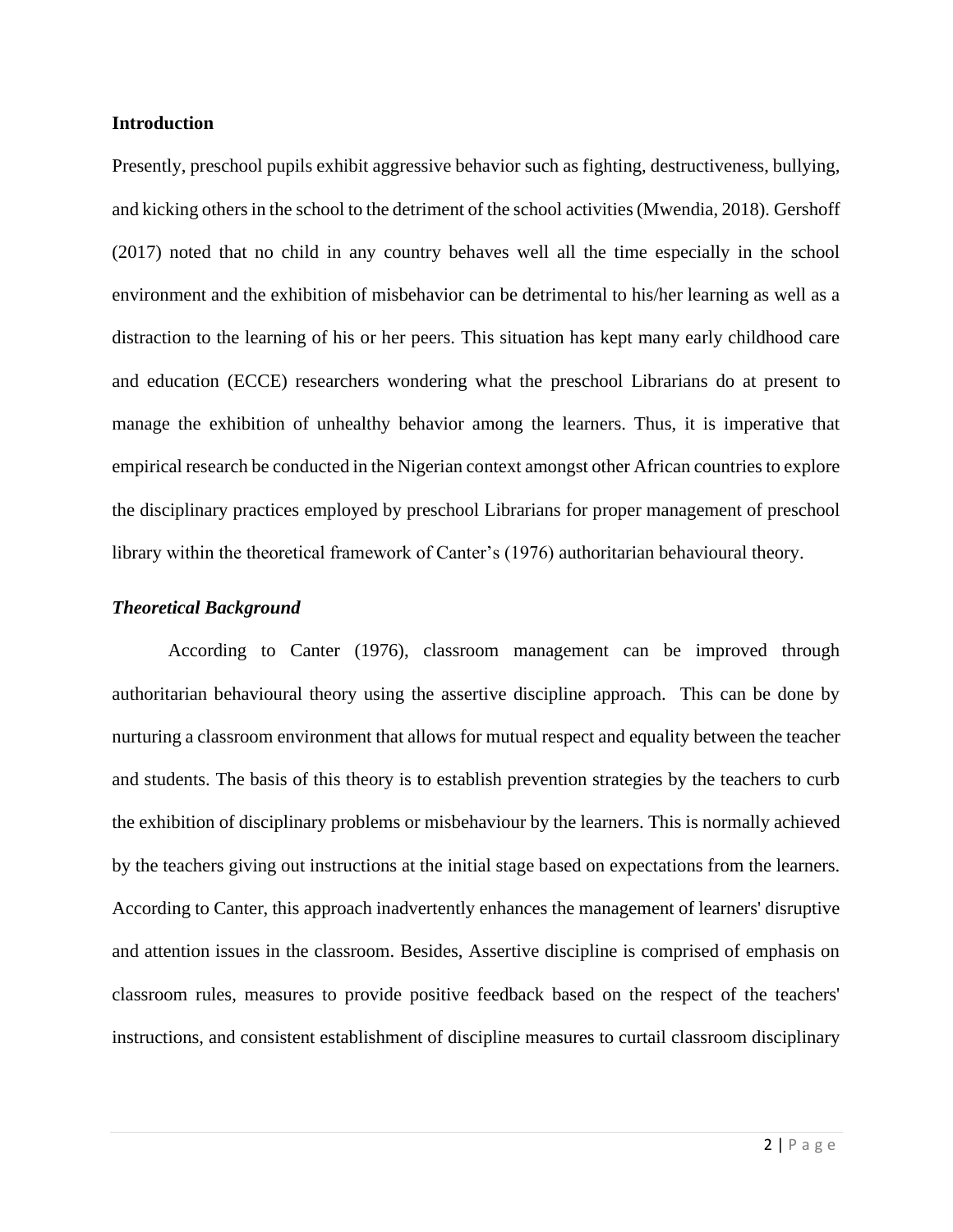problems. This theory is relevant to this research as the researchers sought to explore the preschool practitioners' classroom disciplining strategies in the post-corporal punishment era.

#### *Review of Related Empirical Studies*

In a bid to control children's behavior in the preschool classrooms, teachers resorted to stating expectations and praising the children as discipline strategies to maintain good behavior (Ho, Grieshaber & Walsh, 2017). Marcucci (2020) opined that teachers need to use transformative de-biasing disciplining strategies to maintain balance in the disciplining of the children. For teachers to instill positive discipline in the learners during the post-corporal punishment era had to adopt the modelling positive behaviour strategies such as allowing some of the erring learners to lead assembly among others (Sibanda & Mathwasa, 2020).

Teachers' use of power of positive beliefs and intervention in affecting learners' behavior are effective disciplinary practices (Gregory & Roberts, 2017). Teachers' use of positive behavior intervention and support such as providing opportunities to respond, using specific praise for certain behaviour, and offering pre-corrections are effective disciplining strategies in schools (Kennedy *et al.*, 2017). Gansen (2020) revealed that teachers' use of positive discipline strategies as school-level disciplinary practices/cultures can help to solve disciplinary problems in some preschool classrooms. Gansen (2019) revealed that preschool teachers adopt gendered disciplinary practices to good behavior expectations from the children.

#### *Rational for the Study*

Preschool is the schooling environment for children before their formal enrolment into the primary section. This stage is the foundation phase as it is supposed to lay a solid foundation for the education of the children. The class of children at this stage of education normally poses challenges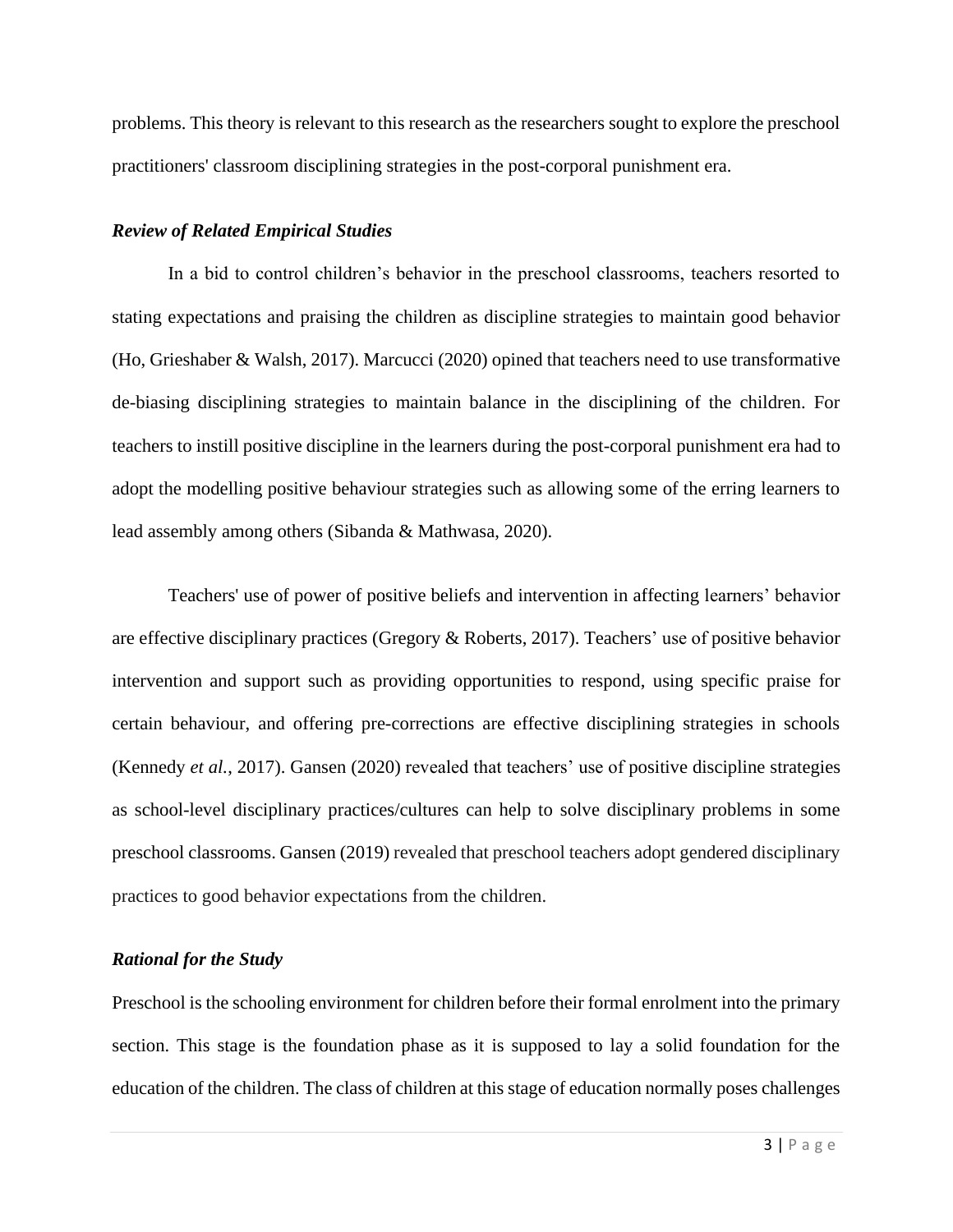to their preschool Librarians because of the kind of behaviour they exhibit. Citing such a scenario, one will be wondering how the preschool Librarians manage such behaviour among the children for effective use of preschool library. Thus, conducting this research will avail the ECCE researchers the opportunity to understand the various disciplinary practices used by the practitioners in overcoming unruly behaviour among the children to ensure effective management of the preschool libraries. Therefore, the major objective pursued by this research was to explore preschool Librarians' library disciplining practices for effective use of preschool library. Based on that the following research questions were answered for the study:

- 1. What are the classroom disciplining strategies adopted by preschool Librarians for effective use of preschool library?
- 2. What is the influence of school type on the library disciplining strategies adopted by preschool Librarians?

#### **Hypothesis**

The lone hypothesis stated below was tested at 5% probability levels

**Ho:** There is no significant influence of school type on the library disciplining practices adopted by preschool Librarians.

#### **Methods**

The researchers adopted a quantitative research approach. Specifically, descriptive survey research and ex-post facto research designs were adopted by the researchers. These designs have been used by Benson et al. (2020), Inyama et al. (2020), Okeke, Ugwuanyi, et al. (2020), Okeke, Okeke, et al. (2020), Eze et al. (2020), Ezema et al. (2021), Ezeaku et al. (2021), Okeke et al. (2020a, b), Okenyi et al. (2021) in similar studies. These designs helped the researchers to explore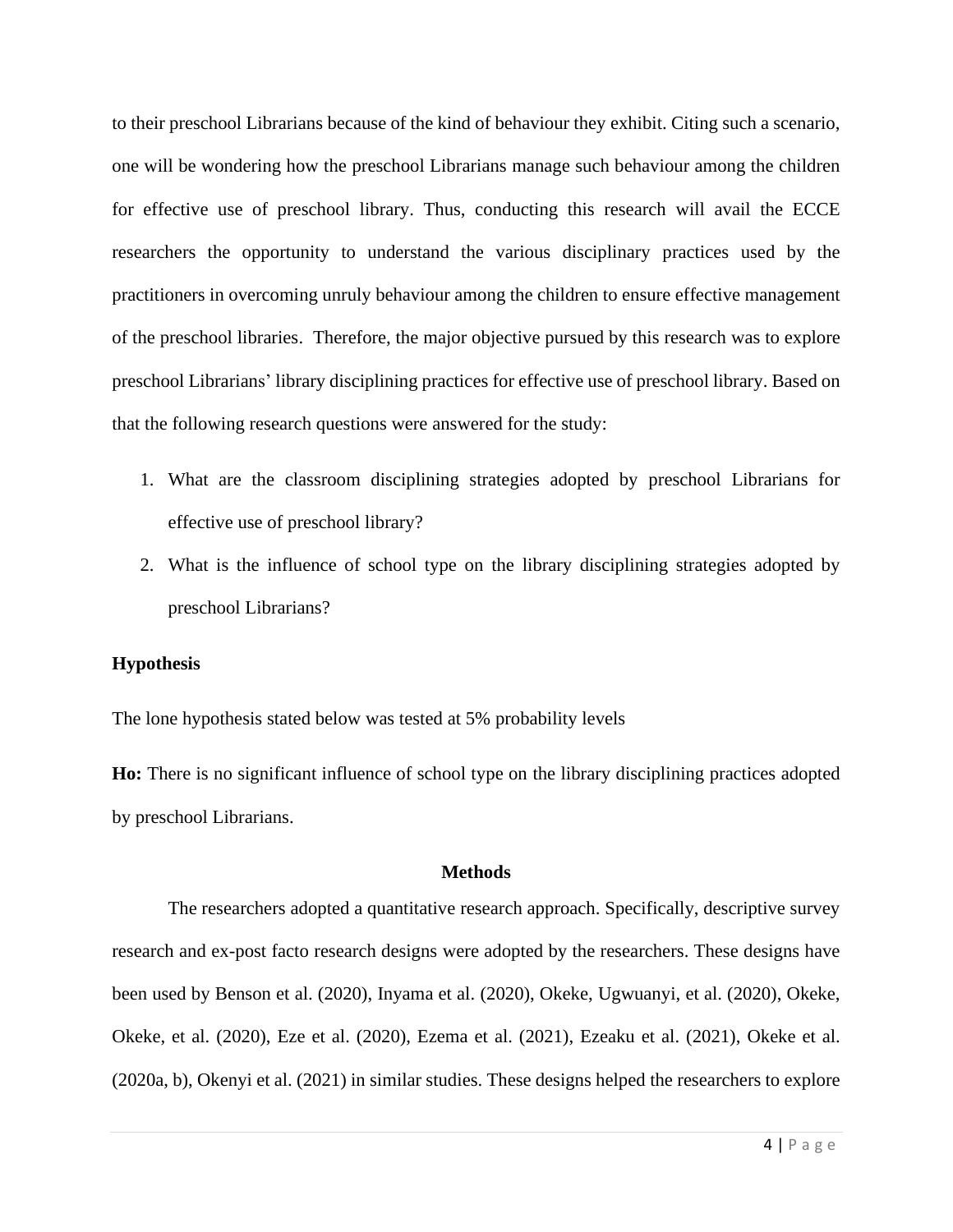the preschool practitioners' classroom disciplining strategies in the post-corporal punishment era while factoring in their demographic characteristics.

The sample for this study comprised 165 preschool Librarians in some preschools in Nsukka Education zone of Enugu State, Nigeria. The participants were selected from both public and private preschools in the zone. Purposive sampling technique was used in selecting the participants to ensure that the demographic characteristics of the participants were adequately covered since they are of major interest to the researchers. An instrument titled "Library disciplining practices of preschool Librarians' questionnaire" was used for data collection. The instrument is a 34-item questionnaire scaled on 4-point response options of Strongly Agree (SA), Agree (A), Disagree (D), Strongly Disagree (SD). The instrument was face validated and trialtested to ensure that it served its purpose. The internal consistency reliability index of the items of the instrument was found to be 0.85. The ethical approval for the conduct of this study was obtained from the Research ethics committee of the Faculty of Education, University of Nigeria, Nsukka. Thereafter, permission to research the schools sampled was sought by the researchers through the headteachers in those schools. That was to enable the researchers to collect the necessary data for the research. Data collected were analysed using mean and t-test of independent samples to answer the research questions and test the lone null hypothesis.

#### **Results**

The results were presented in line with the research questions and hypothesis for the study.

**Research Question One:** What are the library disciplining practices adopted by preschool Librarians for effective use of preschool library?

**Table 1:** Mean analysis of the ratings of preschool Librarians' library disciplining practices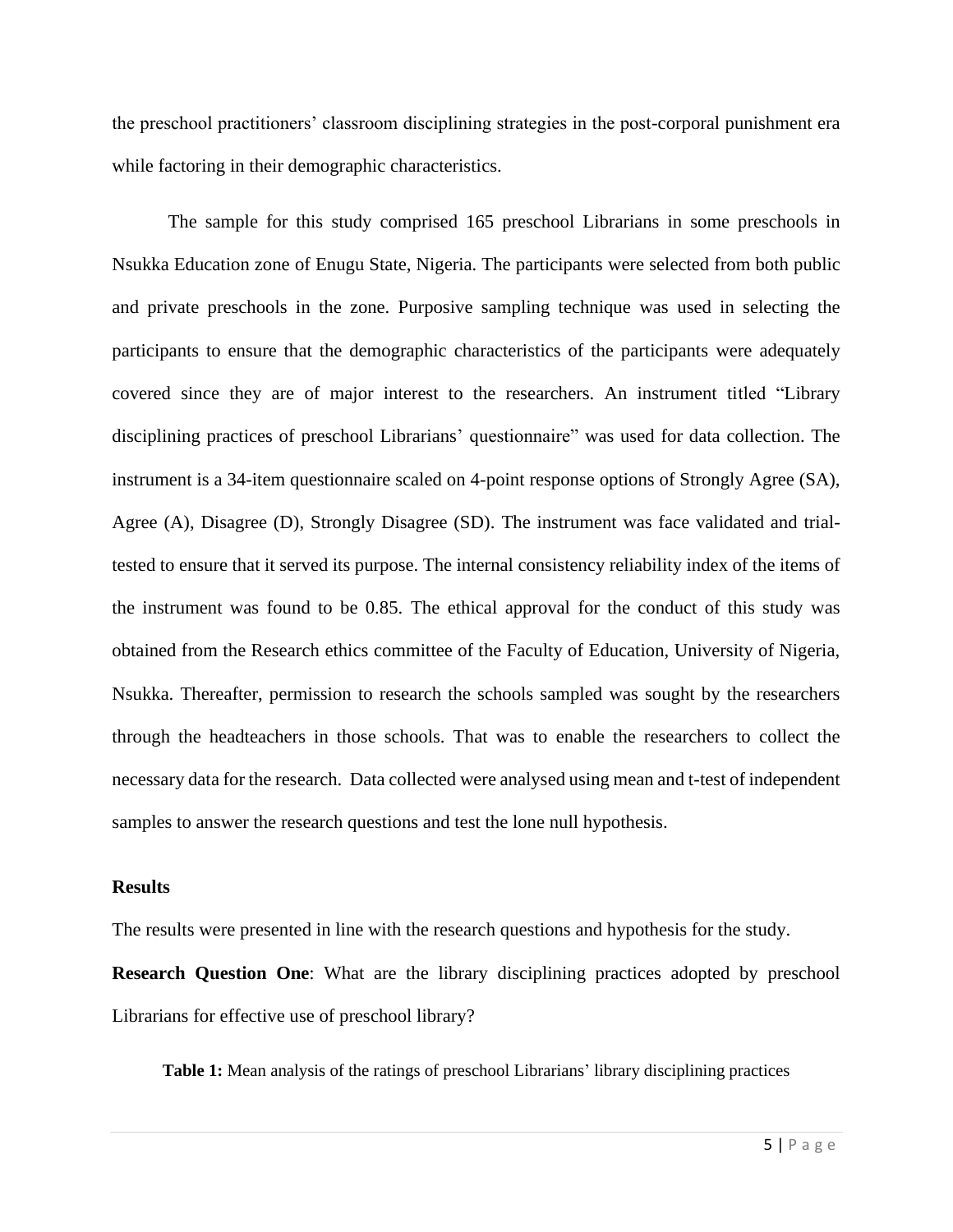|                                                                                                                            |      | Std.      |
|----------------------------------------------------------------------------------------------------------------------------|------|-----------|
| <b>Item Statement</b>                                                                                                      | Mean | Deviation |
| <b>Review OR Reorganization OR Self Examination</b>                                                                        |      |           |
| 1. Ensuring that the class sitting arrangement is properly done (avoid blockade)                                           | 3.47 | .75       |
| 2. Reorganizing the sitting positions to separate the misbehaving child from his or her cohorts                            | 3.04 | .98       |
| 3. Revisiting or reviewing the lesson or activity going on when the misbehavior occurred                                   | 2.98 | .94       |
| 4. Confirming that the physical facilities are developmentally appropriate for children<br>(chairs, tables,<br>chalkboard) | 3.17 | .93       |
| 5. Confirming that the routines are being followed (snack time, break, and others)                                         | 3.21 | .90       |
| 6. Introducing an interesting program for transiting from one activity to the other (singing, dancing, rhyming)            | 3.35 | .75       |
| 7. Confirming that all the learner categories (auditory, visual and kinesthetic) are taken care of in your                 | 3.26 | .81       |
| instructional procedure                                                                                                    |      |           |
| 8. Confirming that the misbehaviour is not because of your personality (voice or language, dressing,)                      | 3.13 | .93       |
| 9. Confirming that the class rules and regulation are clearly understood by the children                                   | 3.57 | .67       |
| 10. Confirming that the classroom is properly ventilated                                                                   | 3.58 | .66       |
| <b>Dialogue OR Discussion</b>                                                                                              |      |           |
| 11. Letting the children know that the way they are behaving is not how they are expected to behave                        | 3.52 | .69       |
| 12. Discusses children's behavior with them to allow them to figure out a better way to behave in the future.              | 3.42 | .66       |
| 13. Letting children talk about their side of things so that it can be clearly understood.                                 | 3.40 | .68       |
| 14. Getting children to understand why their behavior is a problem for others by discussing it with them.                  | 3.51 | .66       |
| 15. Getting children to change the way they behave by helping them understand how their behavior affects                   | 3.50 | .67       |
| others.                                                                                                                    |      |           |
| 16. Describing what children are doing wrong and expect them to stop.                                                      | 3.50 | .63       |
| 17. Asking children questions like "What are you doing?" to get them to think about how to behave better.                  | 3.51 | .63       |
| 18. Reminding misbehaving children about the class rules.                                                                  | 3.38 | .73       |
| 19. Describing how children are misbehaving to make them decide whether to stop or not                                     | 3.32 | .76       |
| 20. Organizing the class to work out the rules for good behavior                                                           | 3.28 | .86       |
| 21. Deciding with the class what should happen to children who misbehave.                                                  | 3.26 | .91       |
| Punishment                                                                                                                 |      |           |
| 22. Giving out consequences to children who misbehave (e.g. move their seats, detention).                                  | 3.15 | .91       |
| 23. Increasing the level of consequence if children will not do as they are told (e.g. move seats, detention).             | 3.13 | .95       |
| 24. Increasing the level of consequence if a misbehaving child argues.                                                     | 3.31 | 2.57      |
| 25. Increasing the level of consequence if a misbehaving child stops when told, but then does it again.                    | 2.71 | 1.09      |
| 26. Making children leave the classroom until they decide to behave properly.                                              | 2.92 | 1.04      |
| <b>Recognition/reward</b>                                                                                                  |      |           |
| 27. Rewarding individual children who behave properly                                                                      | 3.00 | .62       |
| 28. Praising the class for good behavior.                                                                                  | 2.81 | .87       |
| 29. Praising individual children for good behavior.                                                                        | 2.70 | .89       |
| 30. Rewarding the class when children behave well.                                                                         | 2.51 | 1.20      |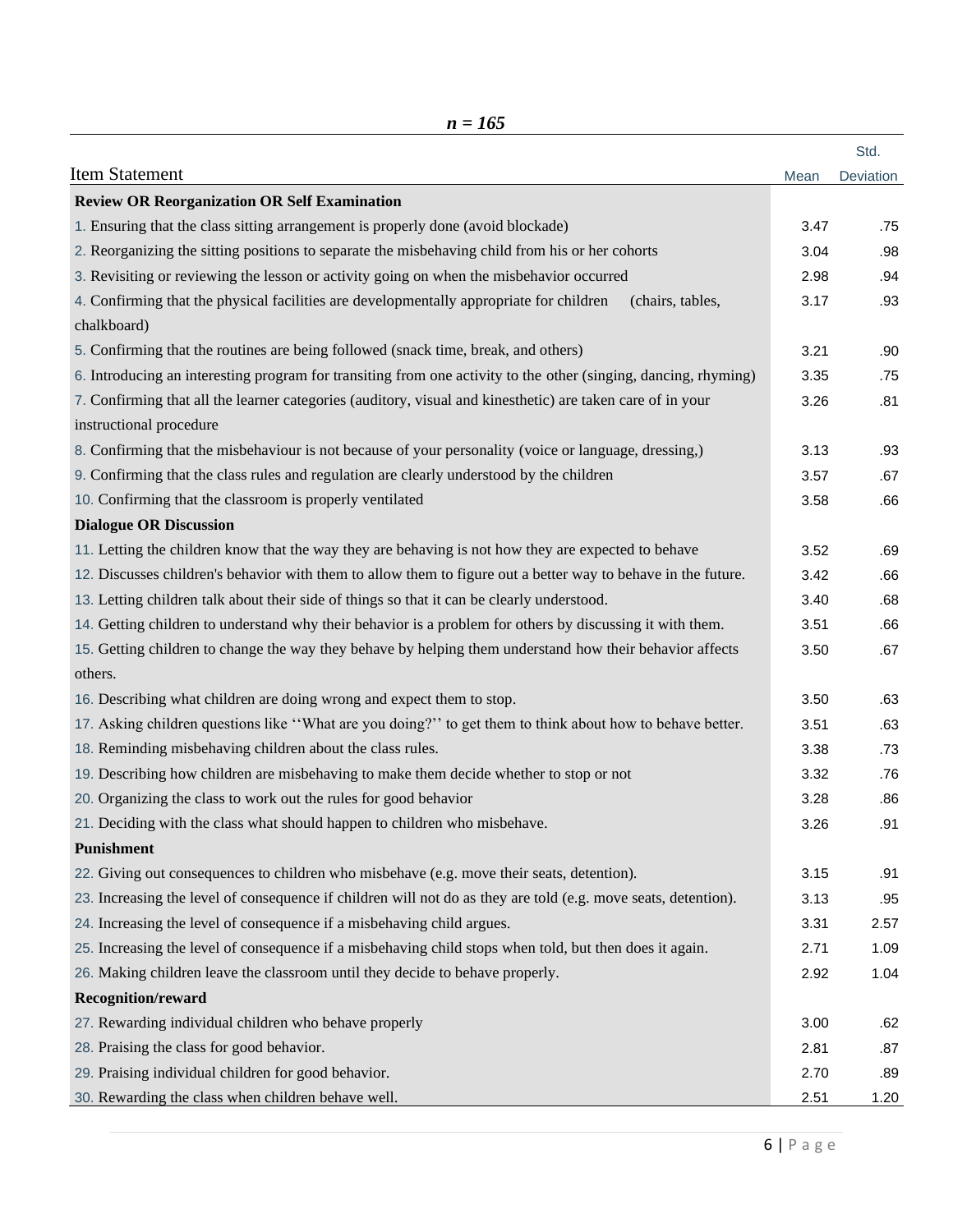| Aggression                                                          |        |       |
|---------------------------------------------------------------------|--------|-------|
| 31. Yelling angrily at children who misbehave                       | 2.20   | .90   |
| 32. Deliberately embarrassing children who misbehave                | 2.40   | 1.11  |
| 33. Keeping the class indoor because of some children's misbehavior | 2.30   | 1.00  |
| 34. Making sarcastic comments on children who misbehave             | 2.30   | 1.00  |
| <b>Overall Mean</b>                                                 | 106.47 | 14.08 |

Table 1 shows the mean ratings of preschool Librarians on the various library disciplining practices such as Review/Reorganization/Self Examination, Dialogue/Discussion, Punishment, Recognition/reward, Aggression. The analysis showed that the mean ratings of the preschool Librarians on items 1 to 30 are more than 2.50 benchmark meanwhile their mean ratings on items 31 to 34 are less than 2.50 benchmark mean. This implies that preschool Librarians adopt review/reorganization/self-examination, dialogue/discussion, punishment, and recognition/

reward, as their classroom disciplinary strategies in the post-corporal punishment era.

**Research Question Two:** What is the influence of school type on the library disciplining practices

adopted by preschool Librarians?

|                                                                                  |                |              |      | Std.     |       | p    |
|----------------------------------------------------------------------------------|----------------|--------------|------|----------|-------|------|
|                                                                                  | School         |              |      | Deviatio |       |      |
| <b>Item Statement</b>                                                            | type           | <sup>N</sup> | Mean | n        |       |      |
| <b>Review OR Reorganization OR Self Examination</b>                              | <b>Public</b>  |              |      |          |       |      |
| 1. Ensuring that the class sitting arrangement is properly done (avoid blockade) | <b>Private</b> | 97           | 3.56 | .64      | 1.808 | .072 |
|                                                                                  | <b>Public</b>  | 68           | 3.35 | .87      |       |      |
| 2. Reorganizing the sitting positions to separate the misbehaving child from his | Private        | 97           | 3.19 | .95      | 2.413 | .017 |
| or her cohorts                                                                   |                |              |      |          |       |      |
|                                                                                  | <b>Public</b>  | 68           | 2.82 | 1.00     |       |      |
| 3. Revisiting or reviewing the lesson or activity going on when the              | Private        | 97           | 3.06 | .98      | 1.300 | .195 |
| misbehavior occurred                                                             |                |              |      |          |       |      |
|                                                                                  | <b>Public</b>  | 68           | 2.86 | .87      |       |      |
| 4. Confirming that the physical facilities are developmentally appropriate for   | <b>Private</b> | 97           | 3.24 | .94      | 1.183 | .238 |
| children(chairs, tables, chalkboard)                                             |                |              |      |          |       |      |
|                                                                                  | <b>Public</b>  | 68           | 3.07 | .90      |       |      |
| 5. Confirming that the routines are being followed (snack time, break, and       | <b>Private</b> | 97           | 3.29 | .90      | 1.471 | .143 |
| others)                                                                          |                |              |      |          |       |      |
|                                                                                  | <b>Public</b>  | 68           | 3.08 | .90      |       |      |
| 6. Introducing an interesting program for transiting from one activity to the    | Private        | 97           | 3.39 | .72      | .692  | .490 |
| other (singing, dancing, rhyming)                                                |                |              |      |          |       |      |

**Table 2:** Mean and t-test analysis of the ratings of public and private preschool Librarians' library disciplining practices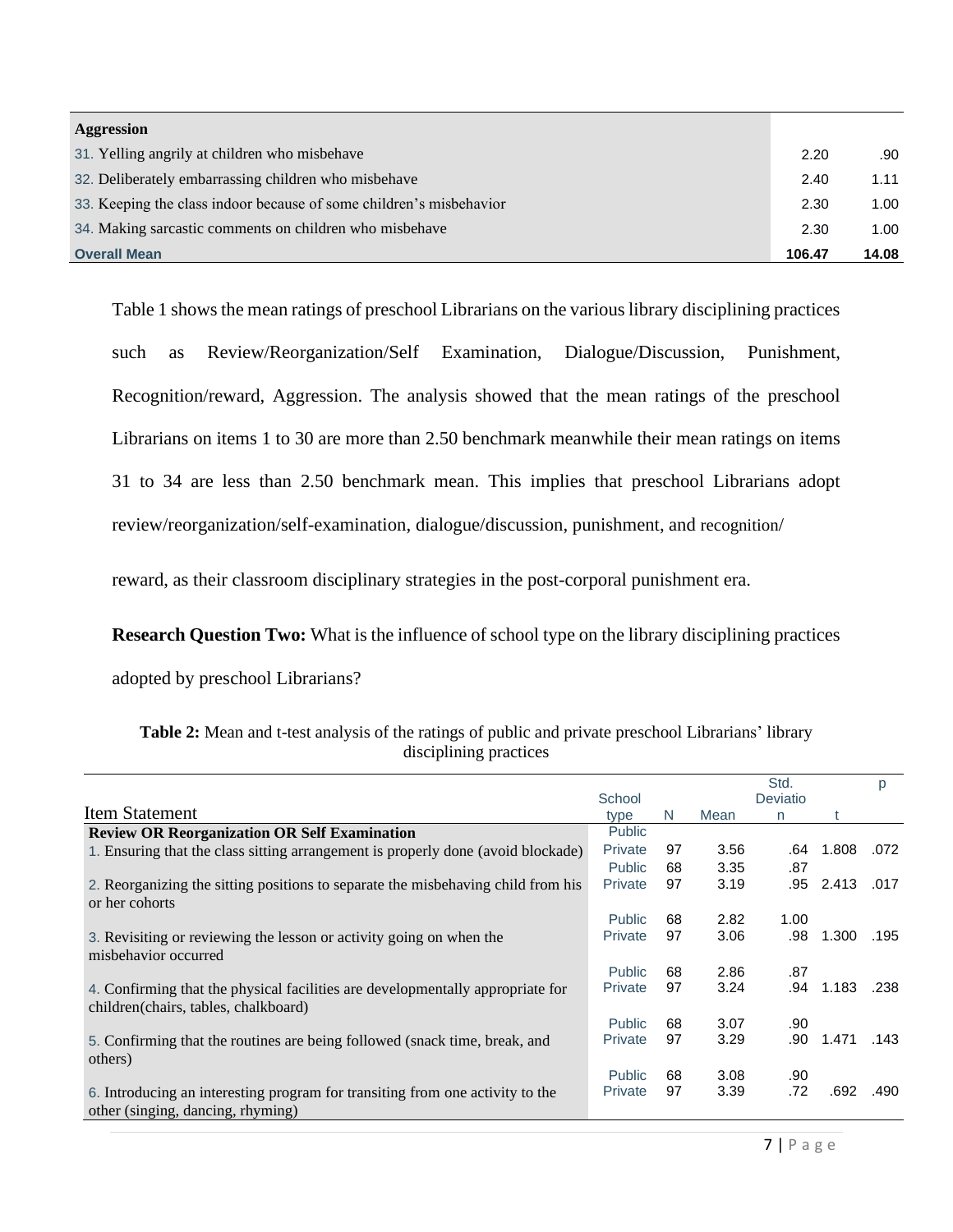| 7. Confirming that all the learner categories (auditory, visual and kinesthetic)                                    | Public<br>Private | 68<br>97 | 3.30<br>3.37 | .79<br>.71   | 1.972 .050             |           |
|---------------------------------------------------------------------------------------------------------------------|-------------------|----------|--------------|--------------|------------------------|-----------|
| are taken care of in your instructional procedure                                                                   | Public            | 68       | 3.11         | .93          |                        |           |
| 8. Confirming that the misbehaviour is not because of your personality (voice<br>or language, dressing,)            | Private           | 97       | 3.23         | .86          | 1.609                  | .110      |
| 9. Confirming that the class rules and regulation are clearly understood by the<br>children                         | Public<br>Private | 68<br>97 | 3.00<br>3.63 | 1.02<br>.59  | 1.450                  | .149      |
| 10. Confirming that the classroom is properly ventilated                                                            | Public<br>Private | 68<br>97 | 3.48<br>3.63 | .76<br>.58   | 1.330                  | .185      |
| <b>Dialogue OR Discussion</b>                                                                                       |                   | 68       | 3.50         | .76          |                        |           |
| 11. Letting the children know that the way they are behaving is not how they<br>are expected to behave              | Public            | 97       | 3.61         | .58          | 2.035                  | .043      |
| 12. Discusses children's behavior with them to allow them to figure out a better<br>way to behave in the future.    | Private<br>Public | 68<br>97 | 3.39<br>3.45 | .81<br>.61   | .677                   | .499      |
| 13. Letting children talk about their side of things so that it can be clearly                                      | Private<br>Public | 68<br>97 | 3.38<br>3.43 | .73<br>.61   | .735                   | .464      |
| understood.                                                                                                         | Private           | 68       | 3.35         | .78          |                        |           |
| 14. Getting children to understand why their behavior is a problem for others<br>by discussing it with them.        | Public            | 97       | 3.56         | .59          | 1.192 .235             |           |
|                                                                                                                     | Private           | 68<br>97 | 3.44         | .76<br>.55   |                        | .844 .400 |
| 15. Getting children to change the way they behave by helping them<br>understand how their behavior affects others. | Public            |          | 3.54         |              |                        |           |
|                                                                                                                     | Private           | 68       | 3.45         | .81          |                        |           |
| 16. Describing what children are doing wrong and expect them to stop.                                               | Public<br>Private | 97<br>68 | 3.58<br>3.39 | .57<br>.69   | 1.926                  | .056      |
| 17. Asking children questions like "What are you doing?" to get them to think<br>about how to behave better.        | Public            | 97       | 3.54         | .62          | .759                   | .449      |
| 18. Reminding misbehaving children about the class rules.                                                           | Private<br>Public | 68<br>97 | 3.47<br>3.44 | .63<br>.66   | 1.283                  | .201      |
|                                                                                                                     | Private           | 68       | 3.29         | .82          |                        |           |
| 19. Describing how children are misbehaving to make them decide whether to<br>stop or not                           | Public            | 97       | 3.45         |              | .62 2.572 .011         |           |
| 20. Organizing the class to work out the rules for good behavior                                                    | Private<br>Public | 68<br>97 | 3.14<br>3.43 | .90<br>.72   | 2.666 .008             |           |
|                                                                                                                     | Private           | 68       | 3.07         | 1.01         |                        |           |
| 21. Deciding with the class what should happen to children who misbehave.                                           |                   | 97       | 3.30         | .90          |                        | .814 .417 |
| <b>Punishment</b>                                                                                                   |                   | 68       | 3.19         | .93          |                        |           |
| 22. Giving out consequences to children who misbehave (e.g. move their seats,<br>detention).                        | Public            | 97       | 3.08         | .87          | $\frac{1}{2}$<br>1.259 | .210      |
|                                                                                                                     | Private           | 68       | 3.26         | .97          |                        |           |
| 23. Increasing the level of consequence if children will not do as they are told<br>(e.g. move seats, detention).   | Public<br>Private | 97<br>68 | 3.14<br>3.11 | .92<br>1.00  | .176                   | .860      |
| 24. Increasing the level of consequence if a misbehaving child argues.                                              | Public            | 97       | 3.45         | 3.25         | .823                   | .412      |
| 25. Increasing the level of consequence if a misbehaving child stops when told,                                     | Private<br>Public | 68<br>97 | 3.11<br>2.73 | 1.01<br>1.08 | .234                   | .815      |
| but then does it again.                                                                                             |                   |          |              |              |                        |           |
| 26. Making children leave the classroom until they decide to behave properly.                                       | Private<br>Public | 68<br>97 | 2.69<br>2.93 | 1.12<br>1.02 | .249                   | .804      |
|                                                                                                                     | Private           | 68       | 2.89         | 1.06         |                        |           |
| <b>Recognition/reward</b><br>27. Rewarding individual children who behave properly                                  | Public            | 97       | 3.03         | .63          | .605                   | .546      |
|                                                                                                                     |                   |          |              |              |                        |           |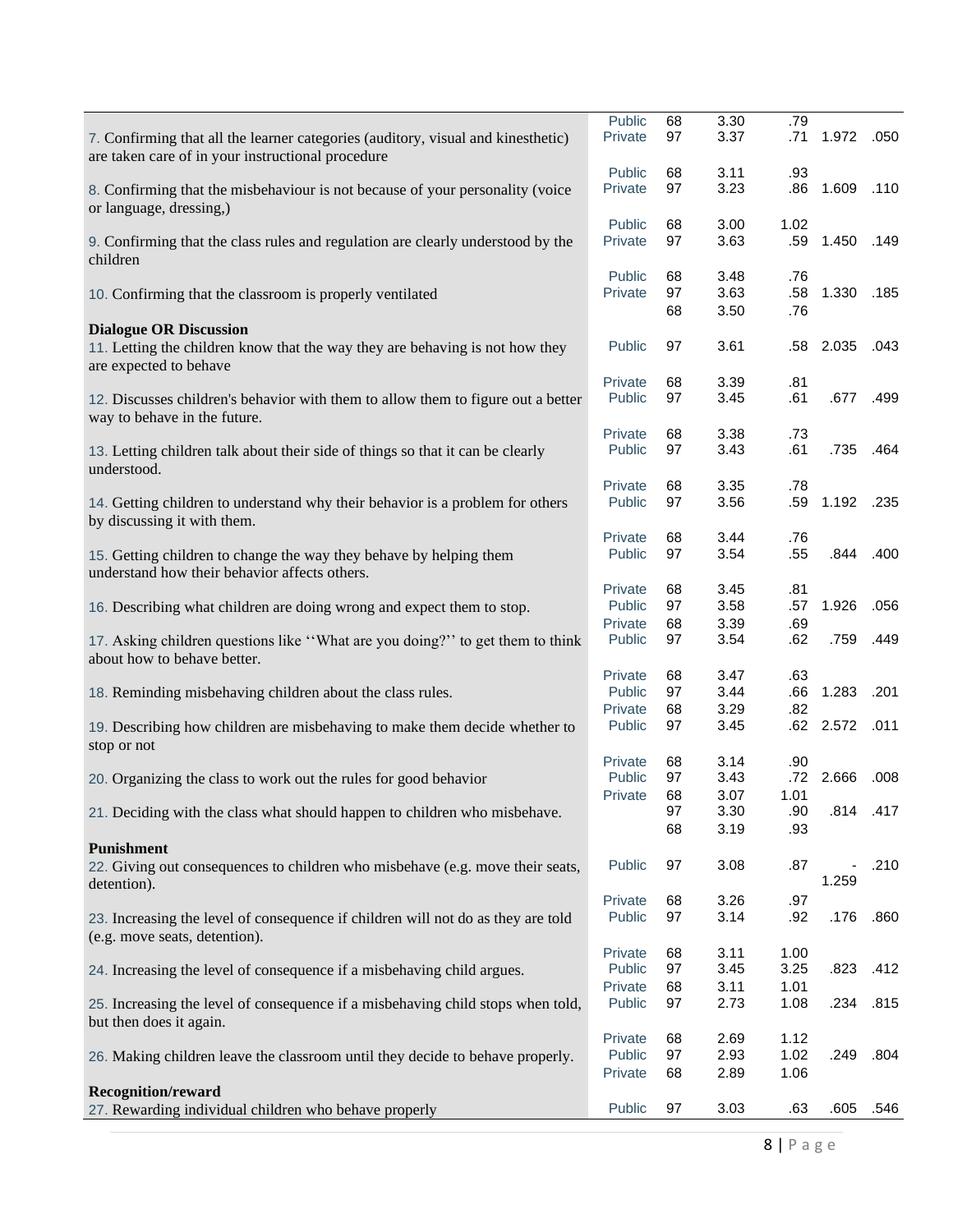|                                                                     | <b>Private</b> | 68 | 2.97   | .62   |       |           |
|---------------------------------------------------------------------|----------------|----|--------|-------|-------|-----------|
| 28. Praising the class for good behavior.                           | <b>Public</b>  | 97 | 2.84   | .83   |       | .583 .561 |
|                                                                     | Private        | 68 | 2.76   | .93   |       |           |
| 29. Praising individual children for good behavior.                 | <b>Public</b>  | 97 | 2.73   | .88   | .393  | .695      |
|                                                                     | Private        | 68 | 2.67   | .90   |       |           |
| 30. Rewarding the class when children behave well.                  | <b>Public</b>  | 97 | 2.51   | 1.20  | .004  | .997      |
|                                                                     | Private        | 68 | 2.51   | 1.21  |       |           |
| Aggression                                                          |                |    |        |       |       |           |
| 31. Yelling angrily at children who misbehave                       | <b>Public</b>  | 97 | 2.11   | .92   | .140  | .889      |
|                                                                     | Private        | 68 | 2.09   | .88   |       |           |
| 32. Deliberately embarrassing children who misbehave                | <b>Public</b>  | 97 | 2.38   | 1.09  | -.338 | .736      |
|                                                                     | Private        | 68 | 2.44   | 1.15  |       |           |
| 33. Keeping the class indoor because of some children's misbehavior | <b>Public</b>  | 97 | 2.35   | 1.02  | .628  | .531      |
|                                                                     | Private        | 68 | 2.25   | .99   |       |           |
| 34. Making sarcastic comments on children who misbehave             | <b>Public</b>  | 97 | 2.35   | 1.02  | .628  | .531      |
|                                                                     | Private        | 68 | 2.25   | .99   |       |           |
| <b>Overall Mean</b>                                                 | <b>Public</b>  | 97 | 108.30 | 13.26 | 2.012 | .046      |
|                                                                     | <b>Private</b> | 68 | 103.86 | 14.89 |       |           |
|                                                                     |                |    |        |       |       |           |

Table 2 shows that the mean ratings of both public and private preschool Librarians on items 1 to 30 are more than 2.50 criterion mean. On the other hand, their mean ratings on items 31 to 34 are less than the criterion mean of 2.50. However, the overall mean ratings of 108.30 and 103.86 indicate that the public preschool Librarians had higher mean rating than their counterparts in a private preschool. This may imply a variation in the preschool practitioners' library disciplining practices based on school type.

**Ho:** There is no significant influence of school type on the library disciplining practices adopted by preschool Librarians.

Table 2 reveals that there were no significant differences ( $p > .05$ .) in the mean ratings of preschool Librarians on their library disciplining practices of items 1, 3, 4, 5, 6, 8-10, 12-18, 21-34. However, there were significant differences ( $p < .05$ .) in the mean ratings of preschool Librarians on their library disciplining practices of items 2, 7, 11, 19, and 20. Based on the overall mean ratings, there was a significant difference in the mean ratings of public and private preschool Librarians on their library disciplining practices,  $t(163) = 2.012$ ,  $p = .046$ . Thus, the null hypothesis was rejected ( $p <$ .05).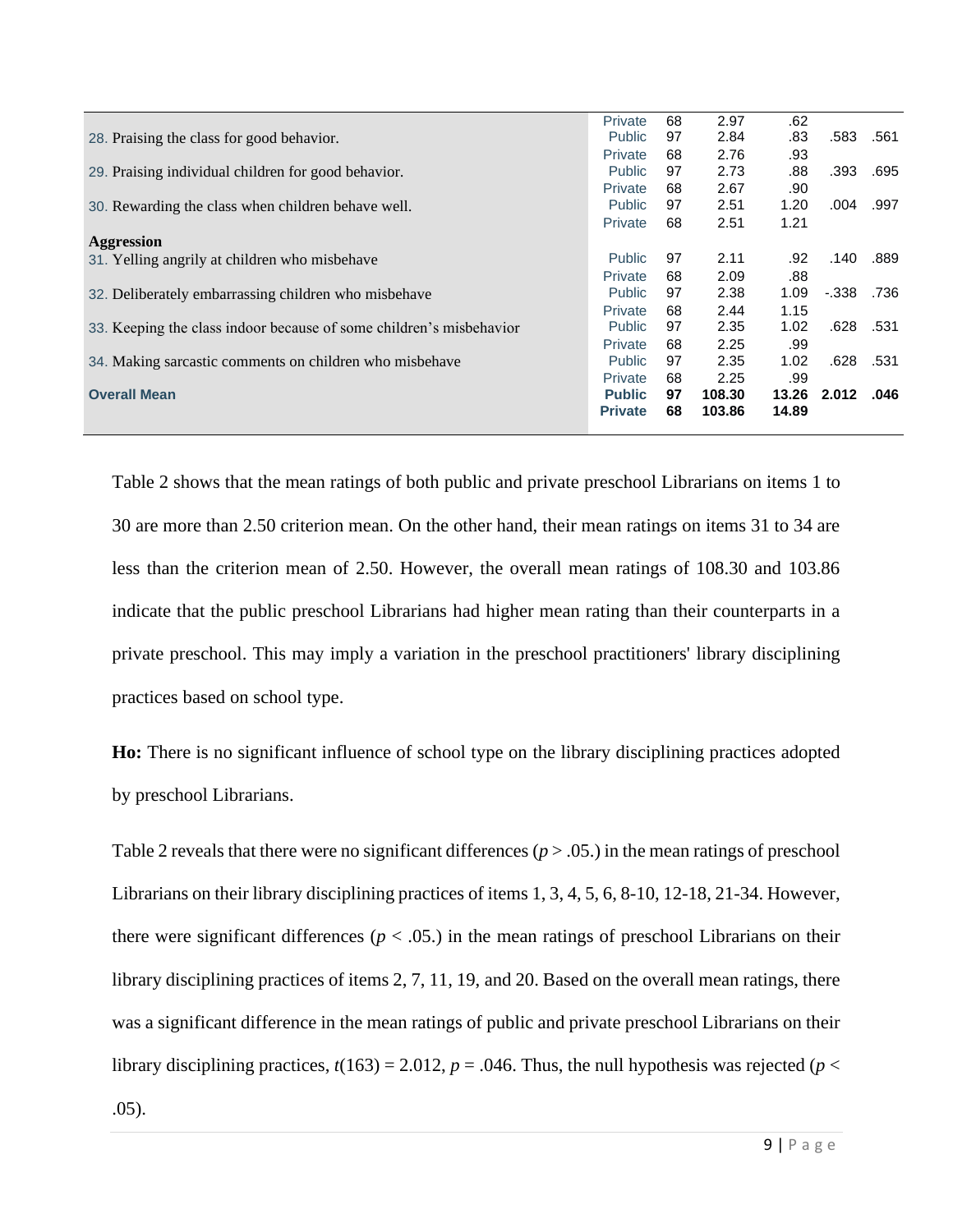#### **Discussion of the Findings**

The findings of this study revealed that the library disciplining practices adopted by preschool Librarians in the post corporal punishment era are review/reorganization/selfexamination, dialogue/discussion, punishment, and recognition/reward. This implies that to maintain good behavior among the preschoolers, the preschool Librarians must ensure that the class sitting arrangement is properly done, the sitting positions reorganized to separate the misbehaving child from his or her cohorts, revisit or review the lesson or activity going on when the misbehavior occurred, let the children know that the way they are behaving is not how they are expected to behave, discusses children's behavior with them to allow them to figure out a better way to behave in future, and let the children talk about their side of things so that it can be clearly understood. Other implications include mentioning to the children consequences for misbehavior (e.g. move their seats, detention), increasing the level of consequences if children continue to misbehave (e.g. move seats, detention), increasing the level of consequences if a misbehaving child argues, reward individual children who behave properly, praise the class for good behavior, and praise individual children for good behavior among other strategies.

Moreover, the findings revealed that school type is a potential moderator of the preschool practitioners' classroom disciplining practices. In this regard, the public preschool Librarians were found to use more of the disciplining strategies than their private preschool counterparts. This may be attributed to the nature of private schools compared to public schools and how it affects the way children in those different school types are treated/disciplined. Besides, children from private schools are from rich homes compared to the ones from public schools; that increases the chances of the later from been disciplined as appropriate compared to the former because parents overbearing influence on the school practitioners. These findings conform with the finding of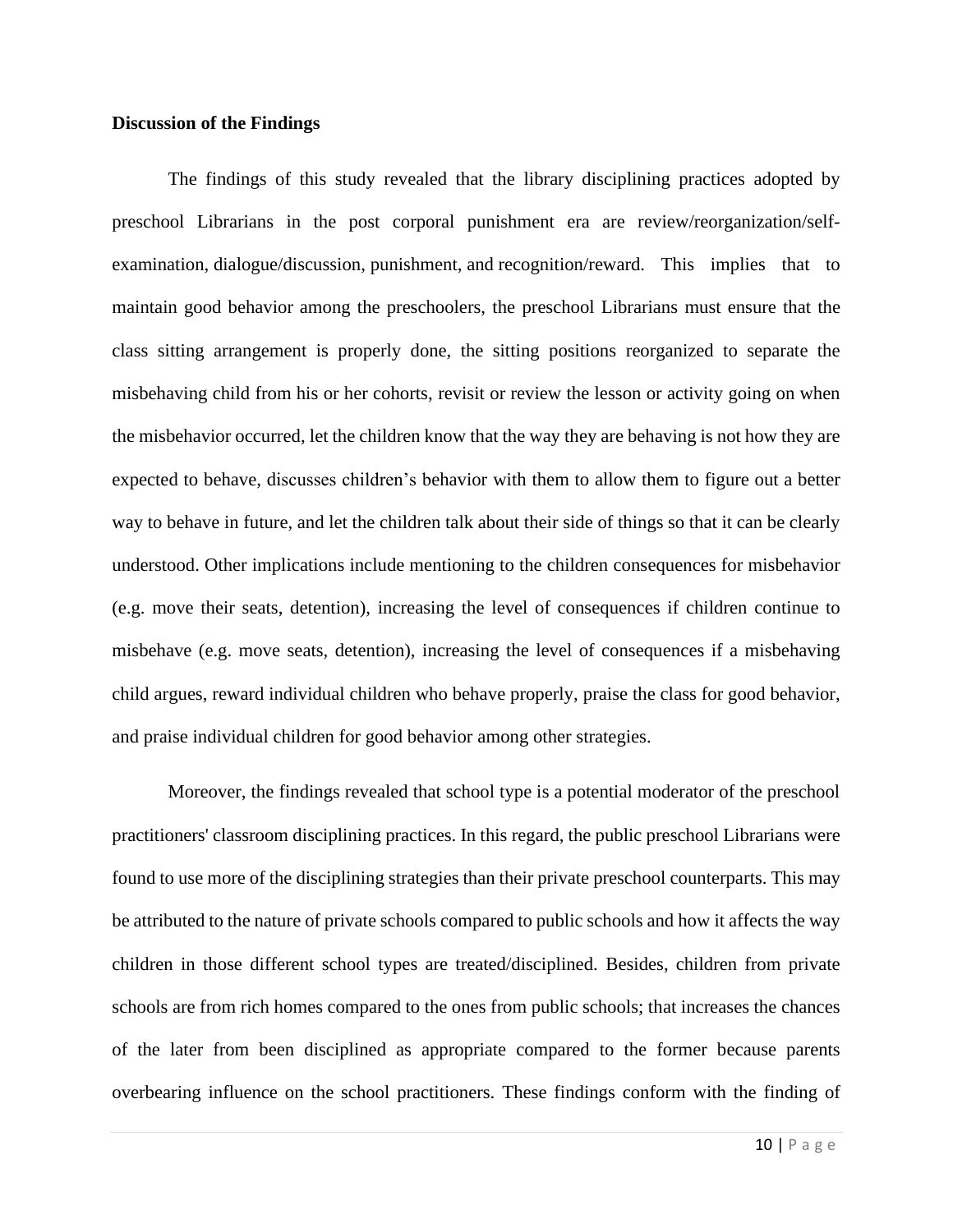recent studies (Ho et al., 2017; Kennedy et al., 2017; Gregory & Roberts, 2017; Gansen, 2019; Gansen, 2020; Marcucci, 2020; Sibanda & Mathwasa, 2020).

In the Ho et al. (2017) study, particularly, teachers resorted to stating expectations and praising the children as discipline strategies to maintain good behavior. The teachers' use of power of positive beliefs and intervention in affecting learners' behavior are effective disciplinary practices (Gregory and Roberts, 2017). Teachers' use of positive behavior intervention and support such as providing opportunities to respond, using specific praise for certain behaviour, and offering pre-corrections are effective disciplining strategies in schools (Kennedy *et al.*, 2017). Gansen (2020) also revealed that teachers' use of positive discipline strategies as school-level disciplinary practices/cultures can help to solve disciplinary problems in some preschool classrooms. Gansen (2019) revealed that preschool teachers adopt gendered disciplinary practices in order to model good behavior expectations from the learners. Marcucci (2020) opined in order to maintain balance in the disciplining of learners, teachers need to make use of transformative de-biasing disciplining strategies. Adopting the modelling positive behaviour strategies such as allowing some of the erring learners to lead assembly among others is an effective library disciplining practices (Sibanda and Mathwasa, 2020). This finding has implications for effective classroom communication in that preschool practitioners' adoption of these strategies will enhance effective classroom communication.

#### **Conclusion and Recommendations**

Maintaining good classroom behaviour of the preschoolers is dependent on the effective library disciplining practices adopted by the preschool Librarians. This study has shown that most preschool Librarians in Nsukka Education Zone of Enugu State of Nigeria make use of review, reorganization, self-examination, dialogue, discussion, punishment, and recognition reward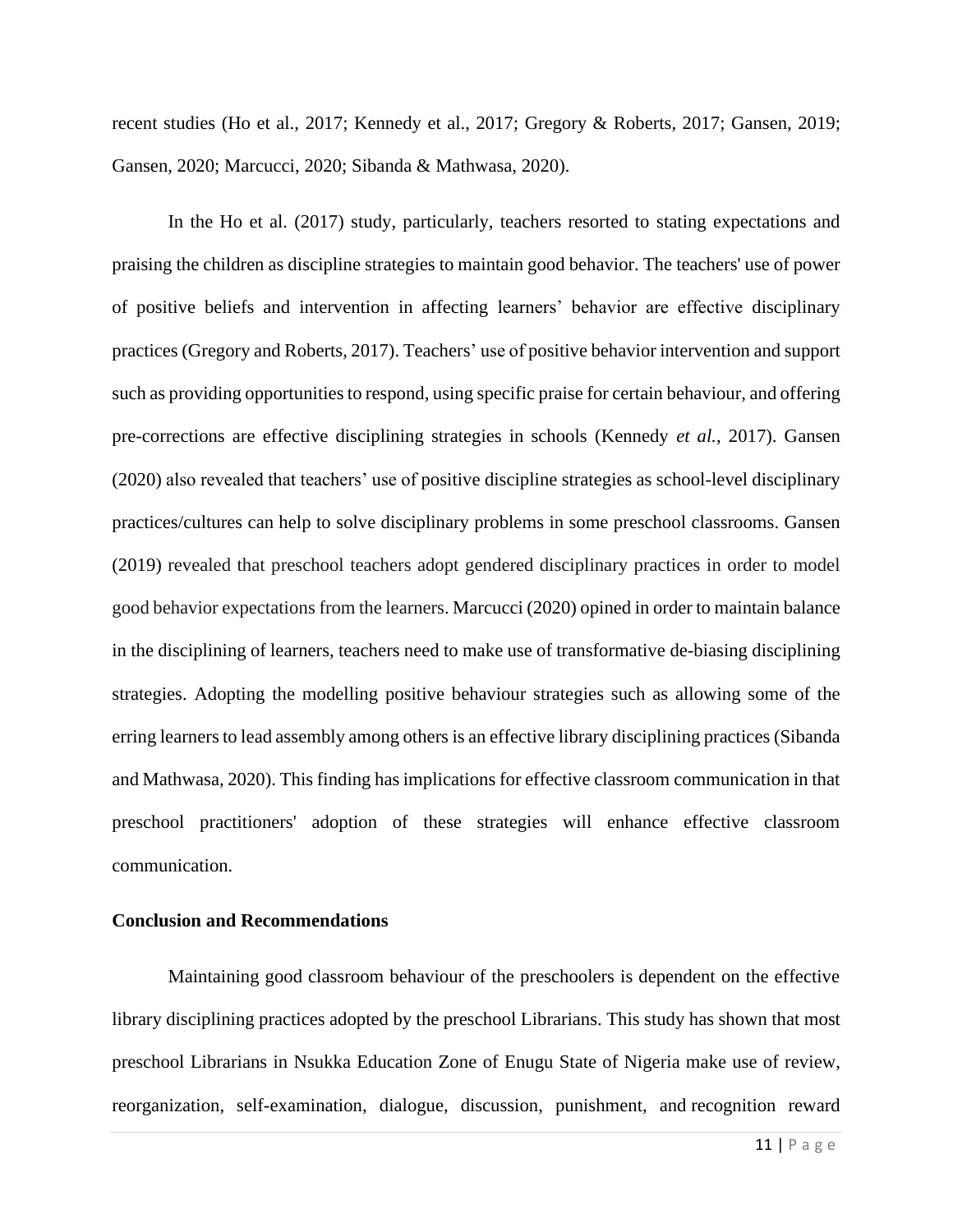models as their library disciplining practices in the post-corporal punishment era. However, public preschool Librarians were found to adopt those strategies more than those of private preschools. This implies that there is a gap in the adoption of library disciplining practices between the public and private preschools in the study area. Thus, the researchers recommended that;

- 1. Local Government Education Authority should encourage other preschool Librarians to use mostly those identified library disciplining practices for effective classroom behaviour management of the preschoolers as these seem much effective in the schools that have adopted and used them.
- 2. Efforts should also be made by the appropriate education authority to ensure that the private school preschool Librarians are trained on how to adopt those identified library disciplining practices in their schools. This has become imperative as private schools are consistently increasing their percentage stake in primary education in Nigeria in particular and Africa in general.

# **Acknowledgement**

All the study's participants are highly appreciated for their active participation in the study.

# **Conflict of interest**

The researchers have no potential conflict of interest to declare.

# **References**

- Benson, O. O., Nwagbo, C. R., Ugwuanyi, C. S., & Okeke, C. I. O. (2020). Students' perception of teachers' pedagogical skills and its influence on their attitude towards science: implication for science, technology and engineering careers. *International Journal of Mechanical and Production Engineering Research and Development (IJMPERD)* 10(3):14701– 14714. <http://dx.doi.org/10.24247/ijmperdjun20201397>
- Eze, K.O., Ugwuanyi, C.S., & Okeke, C.I.O. (2020). Extent of the Upper Basic [Education](http://www.tjprc.org/view_paper.php?id=14168) French Language Curriculum [Content-Delivery](http://www.tjprc.org/view_paper.php?id=14168) with Technologies in Nigerian Secondary [Schools.](http://www.tjprc.org/view_paper.php?id=14168) *International Journal of Mechanical and Production Engineering Research and Development (IJMPERD),* 10(4): 311-318.<https://doi.org/10.24247/ijmperdaug202027>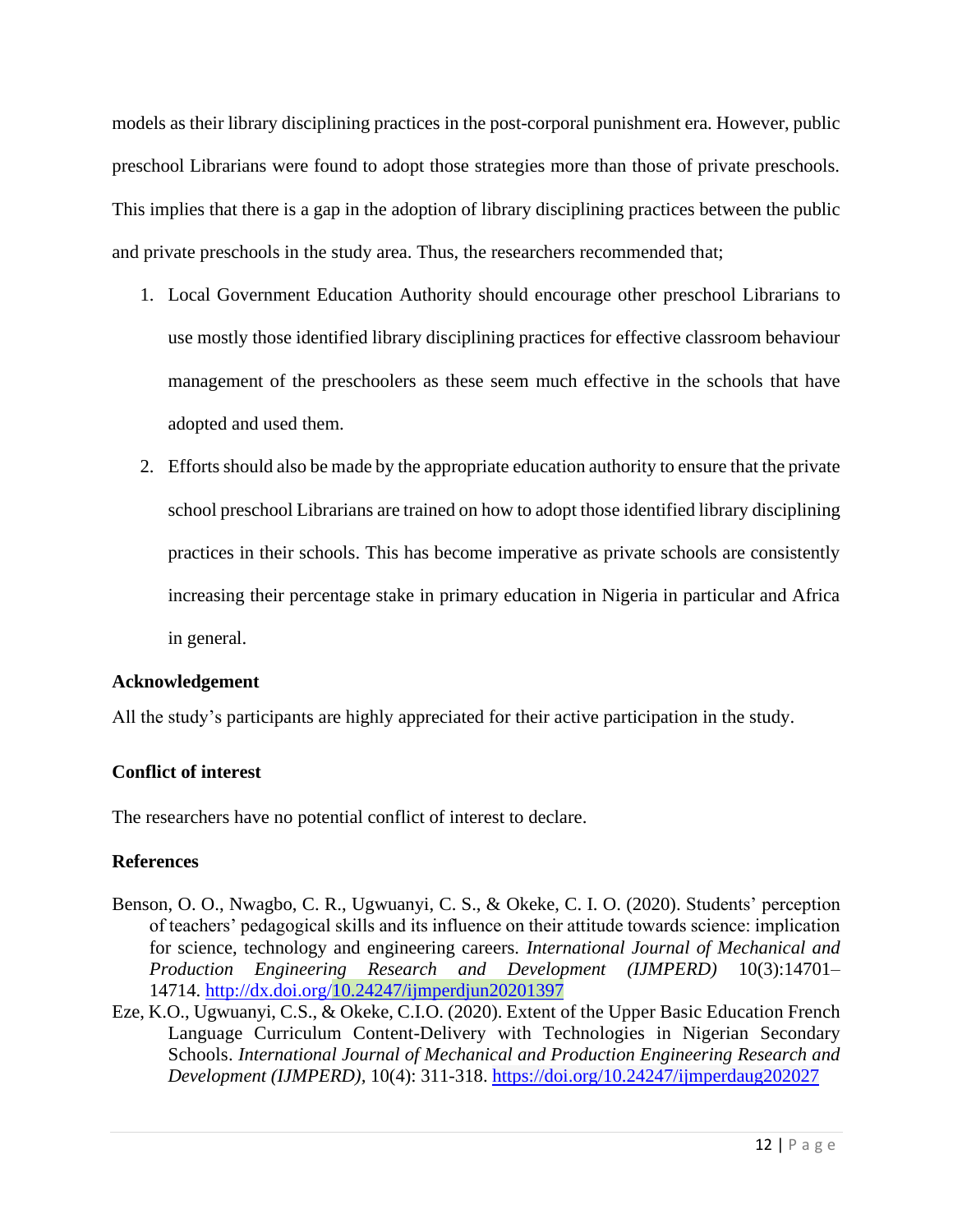- Ezema, V.S., Okenyi, E.C., & Ugwuanyi, C.S. (2021). Assessment of the extent of community involvement in the funding of primary schools in Enugu state, Nigeria: Implications for further research. *International Journal of Mechanical and Production Engineering Research and Development, 10* (1), 91-98. [http://www.tjprc.org/publishpapers/2-67-](http://www.tjprc.org/publishpapers/2-67-1611554947-8IJMPERDFEB20218.pdf) [1611554947-8IJMPERDFEB20218.pdf](http://www.tjprc.org/publishpapers/2-67-1611554947-8IJMPERDFEB20218.pdf)
- Ezeaku, F.N., Onu, E.A., Agu, P.U., Edikpa, E.C., Nwafor, B.N., Ozioko, A.N., & Ugwuanyi, C.S. (2021). Appraisal of quality assurance measures in the management of secondary schools and its implication on science, technology, engineering and mathematics education. *International Journal of Mechanical and Production Engineering Research and Development, 10* (1), 159-170. [http://www.tjprc.org/publishpapers/2-67-1612434030-](http://www.tjprc.org/publishpapers/2-67-1612434030-IJMPERDFEB202115.pdf) [IJMPERDFEB202115.pdfF](http://www.tjprc.org/publishpapers/2-67-1612434030-IJMPERDFEB202115.pdf)alloon, G. (2012). Inside the Virtual Classroom: Student Perspectives on Affordances and Limitations. *Journal of Open, Flexible, and Distance Learning, 16*(1), 108-126
- Gansen, H. M. (2019). Push-Ups Versus Clean-Up: Preschool Teachers' Gendered Beliefs, Expectations for Behavior, and Disciplinary Practices. *Sex Roles*, *80*(7–8), 393–408. https://doi.org/10.1007/s11199-018-0944-2
- Gansen, H. M. (2020). Disciplining Difference(s): Reproducing Inequalities through Disciplinary Interactions in Preschool. *Social Problems*, *847*, 1–22. https://doi.org/10.1093/socpro/spaa011
- Gershoff, E. T. (2017). School corporal punishment in global perspective: prevalence, outcomes, and efforts at intervention. *Psychology, Health and Medicine*, *22*, 224–239. https://doi.org/10.1080/13548506.2016.1271955
- Gershoff, E. T., & Font, S. A. (2016). Corporal Punishment in U.S. Public Schools: Prevalence, Disparities in Use, and Status in State and Federal Policy. *Social Policy Report*, *30*(1), 1–26. https://doi.org/10.1002/j.2379-3988.2016.tb00086.x
- Gregory, A., & Roberts, G. (2017). Teacher Beliefs and the Overrepresentation of Black Students in Classroom Discipline. *Theory into Practice*, *56*(3), 187–194. https://doi.org/10.1080/00405841.2017.1336035
- Ho, J., Grieshaber, S. J., & Walsh, K. (2017). Discipline and rules in four Hong Kong kindergarten classrooms: a qualitative case study. *International Journal of Early Years Education*, *25*(4), 409–423. https://doi.org/10.1080/09669760.2017.1316242
- Inyama, O. O., Nwagbo, C. R., & Ugwuanyi, C. S. (2020). [Students' perception of teachers' pedagogical](http://article.nadiapub.com/IJUNESST/vol13_no1/2.html)  [skills and its influence on their interest in science.](http://article.nadiapub.com/IJUNESST/vol13_no1/2.html) *International Journal of u- and e- Service, Science and Technology*, 13(1), 9-18. **[DOI: 10.33832/ijunesst.2020.13.1.02](https://doi.org/10.33832/ijunesst.2020.13.1.02)**
- Kennedy, M. J., Hirsch, S. E., Rodgers, W. J., Bruce, A., & Lloyd, J. W. (2017). Supporting high school teachers' implementation of evidence-based classroom management practices. *Teaching and Teacher Education*, *63*, 47–57. https://doi.org/10.1016/j.tate.2016.12.009
- Lansford, J. E., Cappa, C., Putnick, D. L., Bornstein, M. H., Deater-Deckard, K., & Bradley, R. H. (2017). Change over time in parents' beliefs about and reported use of corporal punishment in eight countries with and without legal bans. *Child Abuse and Neglect*, *71*, 44–55. https://doi.org/10.1016/j.chiabu.2016.10.016
- Makhasane, S. D., & Chikoko, V. (2016). Corporal punishment contestations, paradoxes and implications for school leadership: A case study of two South African high schools. *South African Journal of Education*, *36*(4), 1–8. https://doi.org/10.15700/saje.v36n4a1316